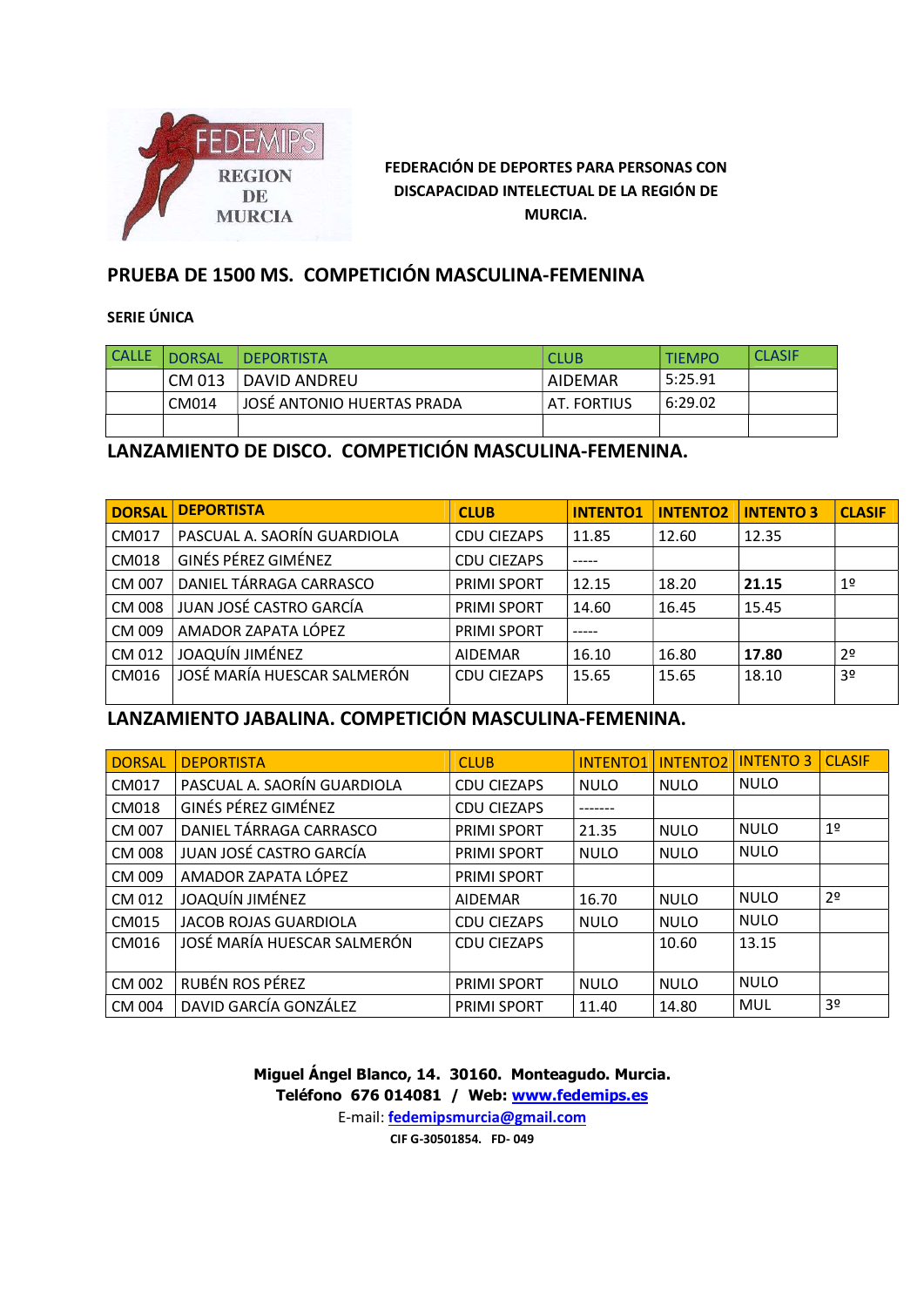

## PRUEBA DE 80 MS. HABILIDADES DEPORTIVAS.

| <b>CALLE</b>     | <b>DORSAL</b>  | <b>DEPORTISTA</b>                | <b>CLUB</b>          | <b>TIEMPO</b> | <b>CLASIF</b>  |
|------------------|----------------|----------------------------------|----------------------|---------------|----------------|
|                  |                | <b>SERIE 1</b>                   |                      |               |                |
| $\mathbf{1}$     | <b>HDM 001</b> | CARLOS MIGUEL MNEZ, SORIANO      | <b>NO HAY LIMITE</b> | 18.19         |                |
| $\overline{2}$   | <b>HDM 011</b> | MARÍ ÁNGELES CAVA                | AT FORTIUS           | 23.14         |                |
| $\mathbf{3}$     | <b>HDM 007</b> | JUAN PEDROMARTÍNEZ PEDREÑO       | PARALÍMPICOS         | 19.14         |                |
| $\overline{4}$   | <b>HDM 003</b> | RAUL SANTA GARCIA                | NO HAY LIMITE        | 14.66         | 2 <sup>0</sup> |
| 5                | <b>HDM 006</b> | ISIDORO A. MARTÍNEZ GARCÍA       | PARALÍMPICOS         | 15.19         |                |
| $\boldsymbol{6}$ | <b>HDM014</b>  | LUCINDA DE LOS ÁNGELES BAUTISTA  | <b>AT. FORTIUS</b>   |               |                |
| 7                | <b>HDM015</b>  | <b>GLORIA J. LOJANO CHICAIZA</b> | AT. FORTIUS          |               |                |
|                  |                | <b>SERIE 2</b>                   |                      |               |                |
| $\mathbf{1}$     | <b>HDM 008</b> | <b>GUILLERMO MORENO LORENTE</b>  | PARALÍMPICOS         |               |                |
| $\overline{2}$   | <b>HDM 009</b> | <b>AMANDA</b>                    | PARALÍMPICOS         | 16.03         |                |
| $\mathbf{3}$     | <b>HDM 010</b> | RAÚL MEDINA GÓMEZ                | PARALÍMPICOS         | ----          |                |
| $\overline{a}$   | <b>HDM 002</b> | ALVARO DE LA FUENTE ORRICO       | <b>NO HAY LIMITE</b> | 14.18         | 19             |
| 5                | HDM 012        | ADELINA GORRETA MORENO           | <b>AT FORTIUS</b>    | 15.02         | 3 <sup>0</sup> |
| 6                | <b>HDM 013</b> | SHEILA RUÍZ LÓPEZ                | AT FORTIUS           | 17.31         |                |
| $\overline{7}$   | HDM 001        | CARLOS MIGUEL MNEZ. SORIANO      | <b>NO HAY LIMITE</b> | -----         |                |

## LANZAMIENTO PESO. ADAPTADA MASCULINA.

| <b>DORSAL</b> | <b>DEPORTISTA</b>        | <b>CLUB</b>   |      |      | INTENTO1   INTENTO2   INTENTO3   CLASIFIC |                |
|---------------|--------------------------|---------------|------|------|-------------------------------------------|----------------|
| AM011         | ALEJANDRO CANTOS CORREA  | NO HAY LIMITE | 9.05 | 9.85 | 8.95                                      | 19             |
| AM005         | FRANCISCO RAMOS TORRALBA | AT. FORTIUS   | 6.90 | 6.50 | 7.10                                      | 3 <sup>o</sup> |
| AM002         | JOSÉ CARLOS MORENO EGEA  | PRIMISPORT    | 8.95 | 8.90 | 9.03                                      | 2 <sup>o</sup> |
|               |                          |               |      |      |                                           |                |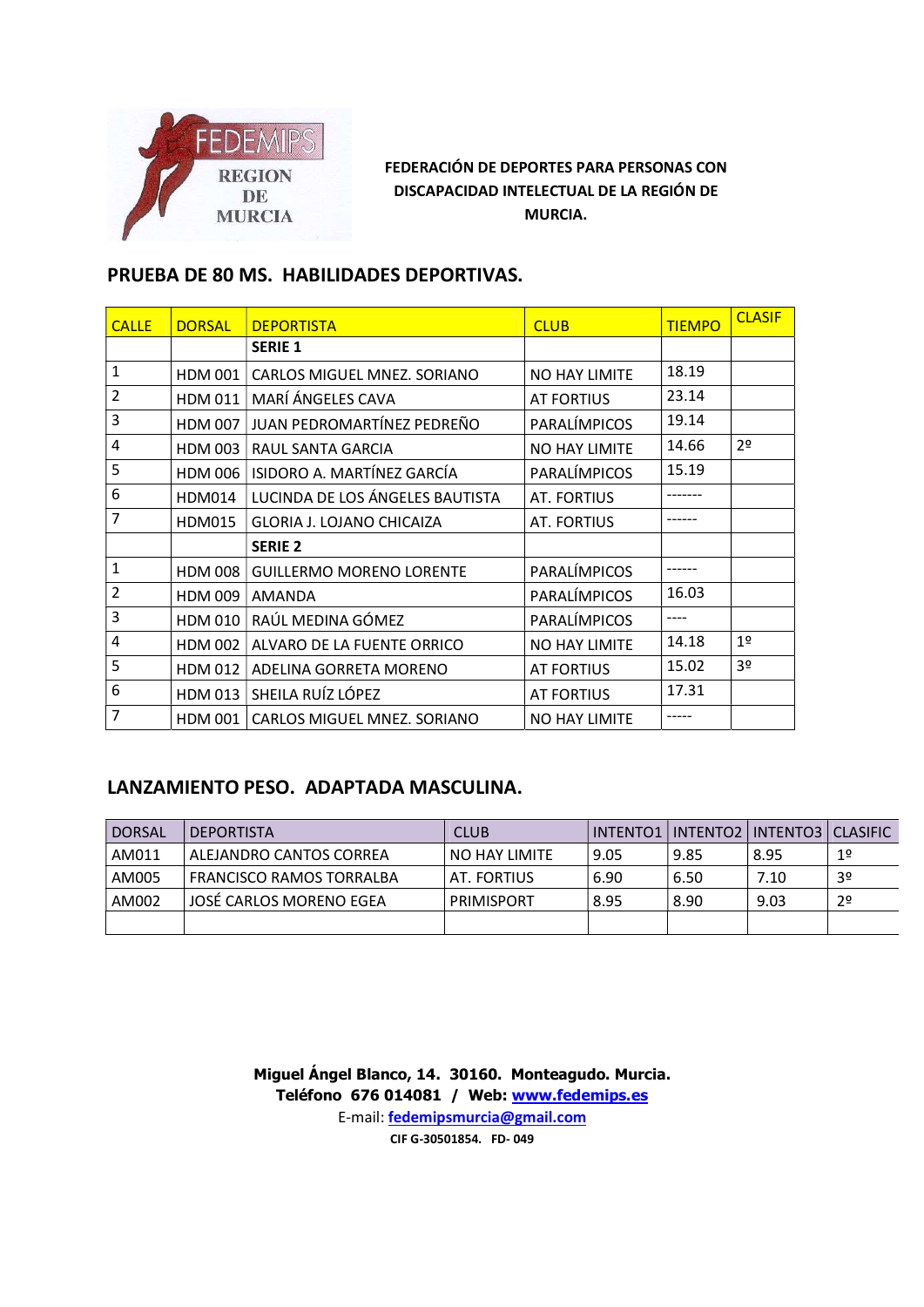

## LANZAMIENTO PESO. HABILIDADES DEPORTIVAS.

| <b>DORSAL</b>  | <b>DEPORTISTA</b>            | <b>CLUB</b>   | <b>INTENTO1</b> |      | INTENTO2   INTENTO3 | <b>CLASIF</b>  |
|----------------|------------------------------|---------------|-----------------|------|---------------------|----------------|
| <b>HDM 007</b> | JUAN PEDROMARTÍNEZ PEDREÑO   | PARALÍMPICOS  | 4.40            | 5.70 | 5.50                |                |
| <b>HDM 009</b> | RAÚL MARTÍNEZ LIDÓN          | PARALÍMPICOS  | 4.95            | 5.10 | 4.65                |                |
| <b>HDM 011</b> | MARÍ ÁNGELES CAVA            | AT FORTIUS    | 3.80            | 4.15 | 5.10                |                |
| <b>HDM 012</b> | ADELINA GORRETA MORENO       | AT FORTIUS    | 6.70            | 6.70 | 6.55                | 1 <sup>°</sup> |
| <b>HDM 006</b> | ISIDORO A. MARTÍNEZ GARCÍA   | PARALÍMPICOS  | 4.90            | 4.85 | 4.95                |                |
| <b>HDM 003</b> | RAUL SANTA GARCIA            | NO HAY LIMITE | 4.60            | 5.85 | 6.10                | 2 <sup>o</sup> |
| <b>HDM 002</b> | ALVARO DE LA FUENTE ORRICO   | NO HAY LIMITE | 4.60            | 4.10 | 4.10                |                |
| <b>HDM 004</b> | ANTONIO MARTÍNEZ MARTÍNEZ    | NOHAY LÍMITE  | 6.00            | 5.95 | 5.70                | 3 <sup>o</sup> |
| HDM014         | LUCINDA DE LOS ÁNGELES BAUT. | AT. FORTIUS   | -------         |      |                     |                |

# LANZAMIENTO PESO . COMPETICIÓN MASCULINA Y FEMENINA.

| <b>DORSAL</b> | <b>DEPORTISTA</b>           | <b>CLUB</b>        | <b>INTENTO1</b> | <b>INTENTO2</b> | <b>INTENTO 3</b> | <b>CLASIF</b>  |
|---------------|-----------------------------|--------------------|-----------------|-----------------|------------------|----------------|
| CM017         | PASCUAL A. SAORÍN GUARDIOLA | <b>CDU CIEZAPS</b> | 5.26            | 5.50            | 5.28             |                |
| CM016         | JOSÉ MARÍA HUESCAR SALMERÓN | <b>CDU CIEZAPS</b> | 5.60            | 5.93            | 6.12             |                |
| CM 007        | DANIEL TÁRRAGA CARRASCO     | <b>PRIMI SPORT</b> | N               | 7.25            | 7.76             | 1 <sup>°</sup> |
| <b>CM 008</b> | JUAN JOSÉ CASTRO GARCÍA     | <b>PRIMI SPORT</b> | 5.80            | 6.64            | 5.66             | 3 <sup>o</sup> |
| CM 009        | AMADOR ZAPATA LÓPEZ         | <b>PRIMI SPORT</b> |                 |                 |                  |                |
| CM 012        | JOAQUÍN JIMÉNEZ             | AIDEMAR            | 5.75            | 6.30            | 6.71             | 2 <sup>0</sup> |
| CM015         | JACOB ROJAS GUARDIOLA       | <b>CDU CIEZAPS</b> | 5.21            | 5.46            | 4.97             |                |
| CM016         | JONATHAN LÓPEZ ORTIZ        | <b>CDU CIEZAPS</b> |                 |                 |                  |                |
| CM 002        | RUBÉN ROS PÉREZ             | <b>PRIMI SPORT</b> | 4.79            | 4.90            | 4.69             |                |
| CF001         | MARÍA JOSÉ RUÍZ TERUEL      | <b>CDU CIEZAPS</b> |                 |                 |                  |                |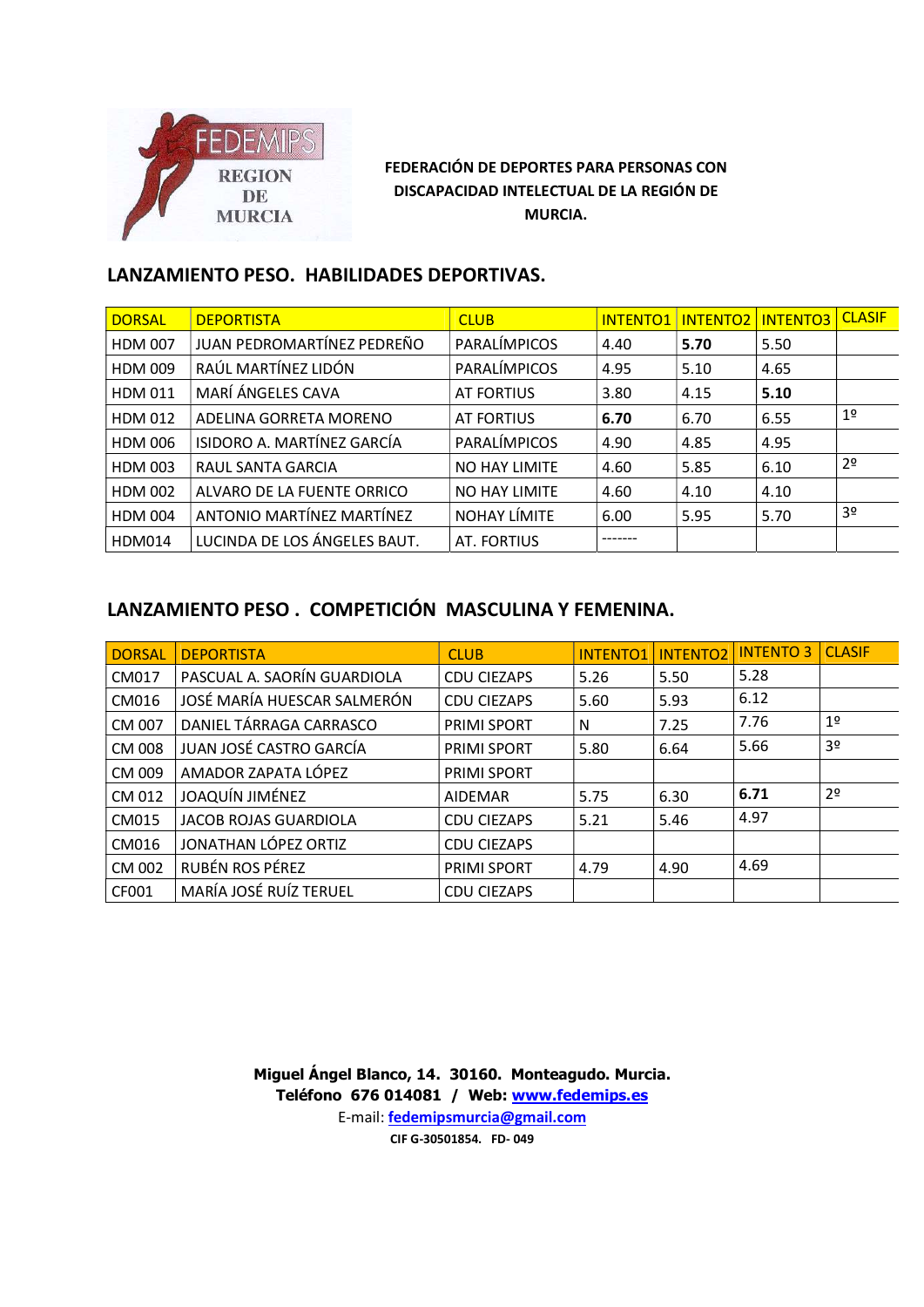

# PRUEBA DE 100 MS. COMPETICIÓN MASCULINA.

| <b>CALLE</b>   | <b>DORSAL</b> | <b>DEPORTISTA</b>           | <b>CLUB</b>        | <b>TIEMPO</b>   | <b>CLASIF</b>  |
|----------------|---------------|-----------------------------|--------------------|-----------------|----------------|
|                |               | SERIE 1                     |                    |                 |                |
| $\mathbf{1}$   | CM016         | JOSÉ MARÍA HUESCAR SALMERÓN | <b>CDU CIEZAPS</b> | 13.28           | 1 <sup>°</sup> |
| $\overline{2}$ | CM 002        | RUBÉN ROS PÉREZ             | <b>PRIMI SPORT</b> | 15.04           |                |
| 3              | CM017         | PASCUAL A. SAORÍN GUARDIOLA | <b>CDU CIEZAPS</b> | 15.20           |                |
| $\overline{4}$ | CM 011        | GINÉS CASTILLO              | <b>AIDEMAR</b>     | 17.98           |                |
| 5              | CM 004        | DAVID GARCÍA GONZÁLEZ       | <b>PRIMI SPORT</b> | 15.68           |                |
|                |               | SERIE 2                     |                    |                 |                |
| $\mathbf{1}$   | CM015         | JACOB ROJAS GUARDIOLA       | <b>CDU CIEZAPS</b> | <b>DESCALIF</b> |                |
| $\overline{2}$ | CM 001        | IVÁN TORRES PIÑERO          | PRIMI SPORT        | 14.82           |                |
| $\mathbf{3}$   | CM 010        | JOSÉMANUEL LÓPEZ BELTRÁN    | <b>AIDEMAR</b>     | 14.81           | 3 <sup>o</sup> |
| 4              | CM 005        | VICENTE J. CASTILLA URÁN    | <b>PRIMI SPORT</b> | 13.28           | 19             |
| 5              | CM019         | DAVID ORTUÑO MUÑOZ          | NO HAY LÍMITE      | 15.31           |                |
|                |               |                             |                    |                 |                |

### PRUEBA DE 100 MS. ADAPTADA MASCULINA Y FEMENINA.

| <b>CALLE</b>   | <b>DORSAL</b> | <b>DEPORTISTA</b>               | <b>CLUB</b>        | <b>TIEMPO</b> | <b>CLASIF</b>  |
|----------------|---------------|---------------------------------|--------------------|---------------|----------------|
|                |               | SERIE 1                         |                    |               |                |
| 1              | AM008         | DANIEL LÓPEZ                    | CD. AIDEMAR        | 17.09         |                |
| $\overline{2}$ | AM009         | JUAN CARLOS GARCÍA              | CD. AIDEMAR        | 17.12         |                |
| 3              | AM011         | ALEJANDRO CANTOS CORREA         | NO HAY LIMITE      | 16.20         |                |
| $\overline{4}$ | AM002         | JOSÉ CARLOS MORENO EGEA         | <b>PRIMISPORT</b>  | 15.51         | 3 <sup>0</sup> |
| 5              | AM004         | JOSÉ ANT. CEDRÁN GONZÁLEZ       | AT. FORTIUS        | 15.87         |                |
|                |               | <b>SERIE 2</b>                  |                    |               |                |
| $\mathbf{1}$   | AM005         | <b>FRANCISCO RAMOS TORRALBA</b> | AT. FORTIUS        | 18.50         |                |
| $\overline{2}$ | AM006         | MARÍA ANTÓN                     | CD. AIDEMAR        | 25.28         |                |
| 3              | AM007         | FERNANDO GARCERÁN               | CD. AIDEMAR        | ---           |                |
| $\overline{4}$ | AM001         | PABLO GALIAN CASTILLO           | <b>PRIMISPORT</b>  | 15.39         | 2 <sup>0</sup> |
| 5              | AM010         | JOSE MIGUEL MOLINA SORIANO      | NO HAY LIMITE      | 14.80         | 19             |
|                | AM12          | <b>CRISTIAN CAMPOS</b>          | <b>PRIMI SPORT</b> | 16.09         |                |
|                |               |                                 |                    |               |                |

Miguel Ángel Blanco, 14. 30160. Monteagudo. Murcia. Teléfono 676 014081 / Web: www.fedemips.es E-mail: fedemipsmurcia@gmail.com

CIF G-30501854. FD- 049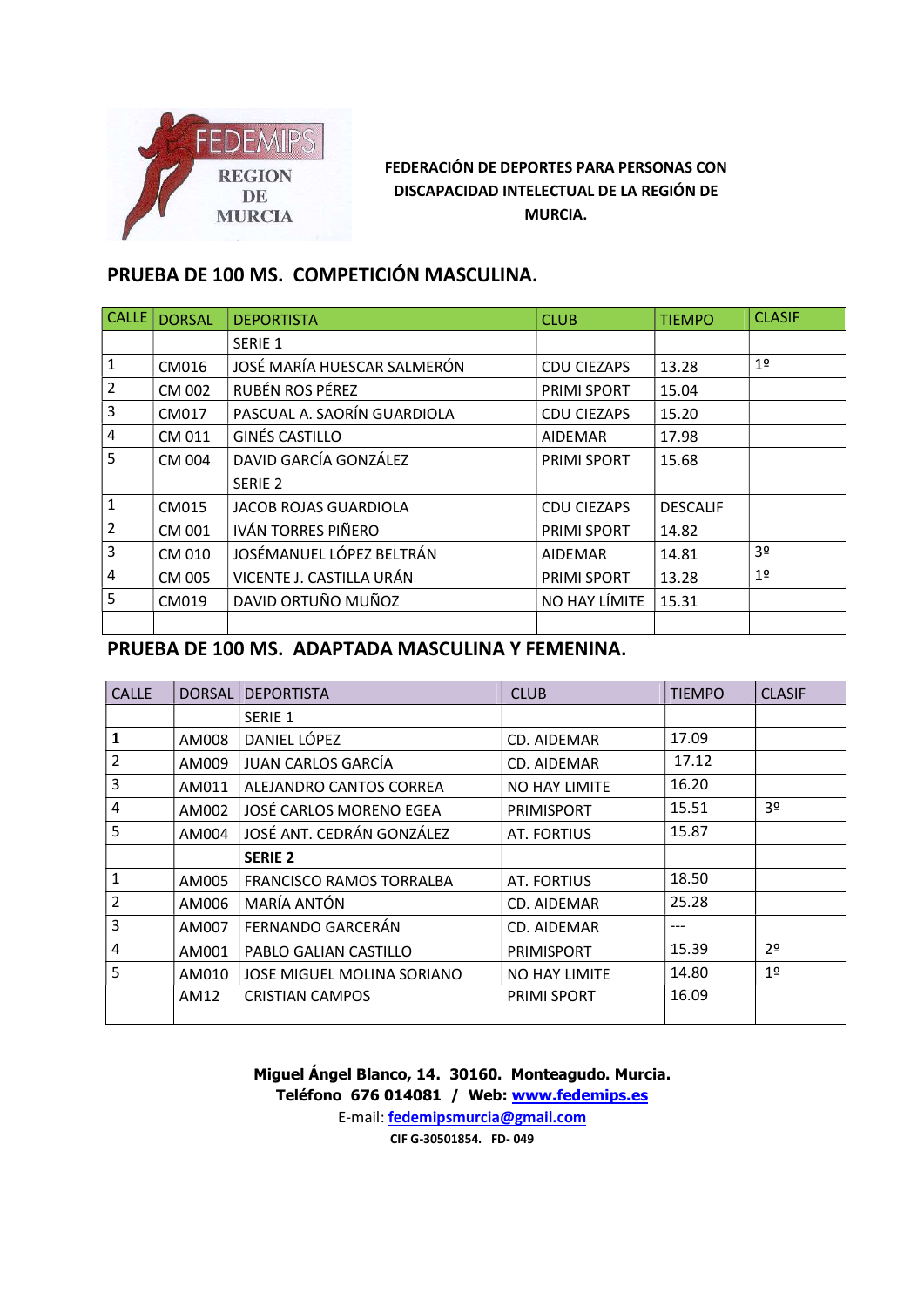

# SALTO DE LONGITUD . COMPETICIÓN MASCULINA-FEMENINA.

| DORSAL       | <b>DEPORTISTA</b>             | <b>CLUB</b>          | <b>INTENTO1</b> | <b>INTENTO2</b> | <b>INTENTO 3</b> | <b>CLASIF</b>  |
|--------------|-------------------------------|----------------------|-----------------|-----------------|------------------|----------------|
| CM 005       | VICENTE J. CASTILLA URÁN      | <b>PRIMI SPORT</b>   | 3.72            | 3.96            | 3.85             | 2 <sup>o</sup> |
| CM 006       | <b>CRISTIAN TORRES PIÑERO</b> | <b>PRIMI SPORT</b>   | $---$           | 3.76            | 3.65             |                |
| CM014        | JOSÉ ANTONIO HUERTAS PRADA    | <b>AT. FORTIUS</b>   | 3.41            | 3.29            | 3.54             |                |
| CM 007       | DANIEL TÁRRAGA CARRASCO       | <b>PRIMI SPORT</b>   | -----           | ----            | ----             |                |
| CM015        | JACOB ROJAS GUARDIOLA         | <b>CDU CIEZAPS</b>   | 3.93            | 2.73            | 2.77             | 3 <sup>o</sup> |
| CM016        | JOSÉ MARÍA HUESCAR SALMERÓN   | <b>CDU CIEZAPS</b>   | 4.03            | <b>NULO</b>     | <b>NULO</b>      | 1 <sup>°</sup> |
| CM019        | DAVID ORTUÑO MUÑOZ            | NO HAY LÍMITE        | N               | 3.10            | 3.13             |                |
| AM010        | JOSE MIGUEL MOLINA SORIANO    | <b>NO HAY LIMITE</b> | 3.70            | 3.46            | 3.38             |                |
| <b>CM017</b> | PASCUAL A. SAORÍN GUARDIOLA   | <b>CDU CIEZAPS</b>   | 2.33            | 2.66            | 2.23             |                |
| -----        |                               |                      |                 |                 |                  |                |

### SALTO DE LONGITUD. ADAPTADA

| DORSAL | <b>DEPORTISTA</b>            | CLUB               | TO1<br>ENT<br><b>INT</b> | <b>INTENTO2</b> | <b>INTENTO</b> | <b>CLASIF</b> |
|--------|------------------------------|--------------------|--------------------------|-----------------|----------------|---------------|
| AM002  | JOSÉ CARLOS MORENO EGEA      | <b>PRIMI SPORT</b> | $\sim$<br>2.46           | 3.33            |                | 29            |
| AM 012 | <b>CRISTIAN CAMPOS MUÑOZ</b> | <b>PRIMI SPORT</b> | 2.63                     | 2.80            | 3.36           |               |

PRUEBA 200 MS. ADAPTADA MASCULINA.

| $ $ CALLE $ $  | <b>DORSAL</b> | <b>DEPORTISTA</b>            | <b>CLUB</b>        | <b>TIEMPO</b> | <b>CLASIF</b> |
|----------------|---------------|------------------------------|--------------------|---------------|---------------|
|                |               | <b>SERIE 1 ADAPTADA</b>      |                    |               |               |
|                |               | JUAN CARLOS GARCÍA           |                    | 37.53         |               |
|                | AM009         |                              | CD. AIDEMAR        |               |               |
| $\overline{2}$ | AM010         | JOSE MIGUEL MOLINA SORIANO   | NO HAY LIMITE      | 31.25         |               |
| 3              | AM002         | JOSÉ CARLOS MORENO EGEA      | <b>PRIMISPORT</b>  | 32.48         |               |
| 4              | AM004         | JOSÉ ANTONIO CEDRÁN GONZÁLEZ | <b>AT. FORTIUS</b> | 33.85         |               |
| 5              | AM006         | MARÍA ANTÓN                  | CD. AIDEMAR        | $- - - - -$   |               |
| 6              | AM007         | DANIEL HERNÁNDEZ             | <b>CD. AIDEMAR</b> | 37.58         |               |
| $\overline{7}$ | AM001         | PABLO GALIAN CASTILLO        | <b>PRIMISPORT</b>  | 31.97         |               |
|                |               |                              |                    |               |               |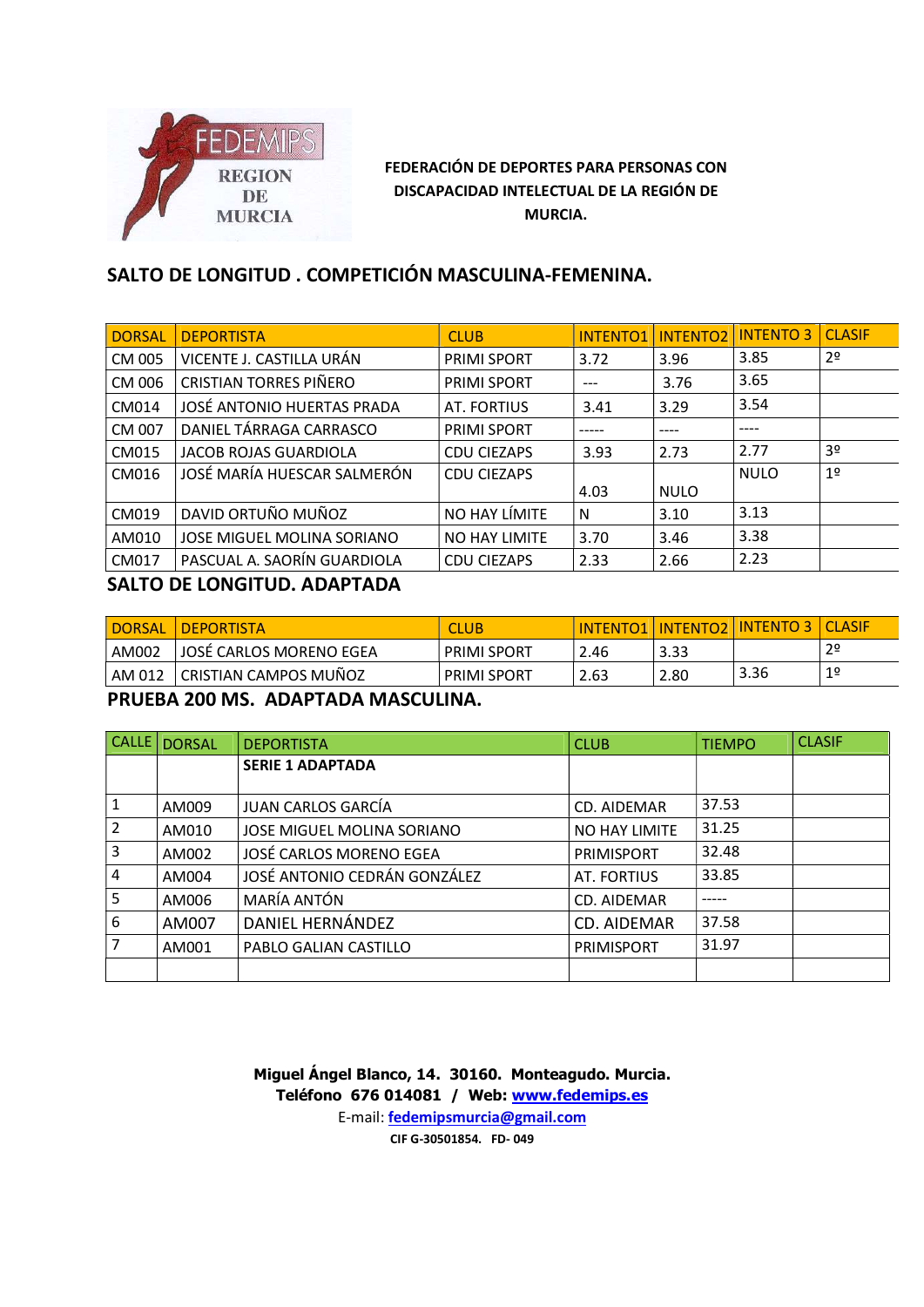

# PRUEBA DE 200 MS. HABILIDADES DEPORTIVAS.

| <b>CALLE</b>   | <b>DORSAL</b>  | <b>DEPORTISTA</b>           | <b>CLUB</b>          | <b>TIEMPO</b> | <b>CLASIF</b>  |
|----------------|----------------|-----------------------------|----------------------|---------------|----------------|
|                |                | <b>SERIE 1</b>              |                      |               |                |
| $\mathbf{1}$   | <b>HDM 006</b> | ISIDORO A. MARTÍNEZ GARCÍA  | PARALÍMPICOS         | 41.59         | 1 <sup>°</sup> |
| $\overline{2}$ | <b>HDM</b>     | <b>AMANDA</b>               | PARALÍMPICOS         | 46.62         |                |
| $\overline{3}$ | <b>HDM 013</b> | SHEILA RUÍZ LÓPEZ           | <b>AT FORTIUS</b>    | 47.86         |                |
| $\overline{4}$ | <b>HDM 001</b> | CARLOS MIGUEL MNEZ. SORIANO | <b>NO HAY LIMITE</b> | 46.26         |                |
| 5              | <b>HDM 003</b> | RAUL SANTA GARCIA           | NO HAY LIMITE        | 45,62         |                |
|                |                | <b>SERIE 2</b>              |                      |               |                |
| $\mathbf{1}$   | <b>HDM 002</b> | ALVARO DE LA FUENTE ORRICO  | NO HAY LIMITE        | 45.18         |                |
| $\overline{2}$ | HDM 012        | ADELINA GORRETA MORENO      | <b>AT FORTIUS</b>    | 41.84         | 2 <sup>0</sup> |
| $\overline{3}$ | AM005          | FRANCISCO RAMOS TORRALBA    | AT. FORTIUS          | 41.93         | 3 <sup>o</sup> |
| $\overline{4}$ | <b>HDM015</b>  | GLORIA J. LOJANO CHICAIZA   | AT. FORTIUS          |               |                |
|                |                |                             |                      |               |                |

PRUEBA 200 MS. COMPETICIÓN MASCULINA.

| CALLE           | <b>DORSAL</b> | <b>DEPORTISTA</b>             | <b>CLUB</b>        | <b>TIEMPO</b> | <b>CLASIF</b>  |
|-----------------|---------------|-------------------------------|--------------------|---------------|----------------|
|                 |               | SERIE 1 COMPETICIÓN           |                    |               |                |
|                 |               |                               |                    |               |                |
| $\mathbf{1}$    | CM019         | DAVID ORTUÑO MUÑOZ            | NO HAY LÍMITE      | 31.09         |                |
| $\overline{2}$  | CM 006        | <b>CRISTIAN TORRES PIÑERO</b> | <b>PRIMI SPORT</b> | 30.91         | 3 <sup>0</sup> |
| $\mathbf{3}$    | CM014         | JOSÉ ANTONIO HUERTAS PRADA    | <b>AT. FORTIUS</b> | 27.96         | 2 <sup>o</sup> |
| $\overline{4}$  | CM 001        | IVÁN TORRES PIÑERO            | PRIMI SPORT        | ----          |                |
| 5               | CM 002        | RUBÉN ROS PÉREZ               | PRIMI SPORT        | 34.22         |                |
| 6               |               |                               |                    |               |                |
|                 |               | <b>SERIE 2- COMPETICIÓN</b>   |                    |               |                |
|                 |               |                               |                    |               |                |
| $\mathbf 1$     | CM 003        | FCO. JOSÉ CASANOVA DE LA ROSA | PRIMI SPORT        | ----          |                |
| $\overline{2}$  | CM 004        | DAVID GARCÍA GONZÁLEZ         | PRIMI SPORT        | 34.10         |                |
| $\mathbf{3}$    | CM 005        | VICENTE J. CASTILLA URÁN      | <b>PRIMI SPORT</b> | 27.96         | 1 <sup>0</sup> |
| $\overline{4}$  | CM 010        | JOSÉMANUEL LÓPEZ BELTRÁN      | <b>AIDEMAR</b>     | 31.93         |                |
| $5\overline{5}$ | CM 011        | GINÉS CASTILLO                | <b>AIDEMAR</b>     | 45.29         |                |

Miguel Ángel Blanco, 14. 30160. Monteagudo. Murcia. Teléfono 676 014081 / Web: www.fedemips.es E-mail: fedemipsmurcia@gmail.com

CIF G-30501854. FD- 049